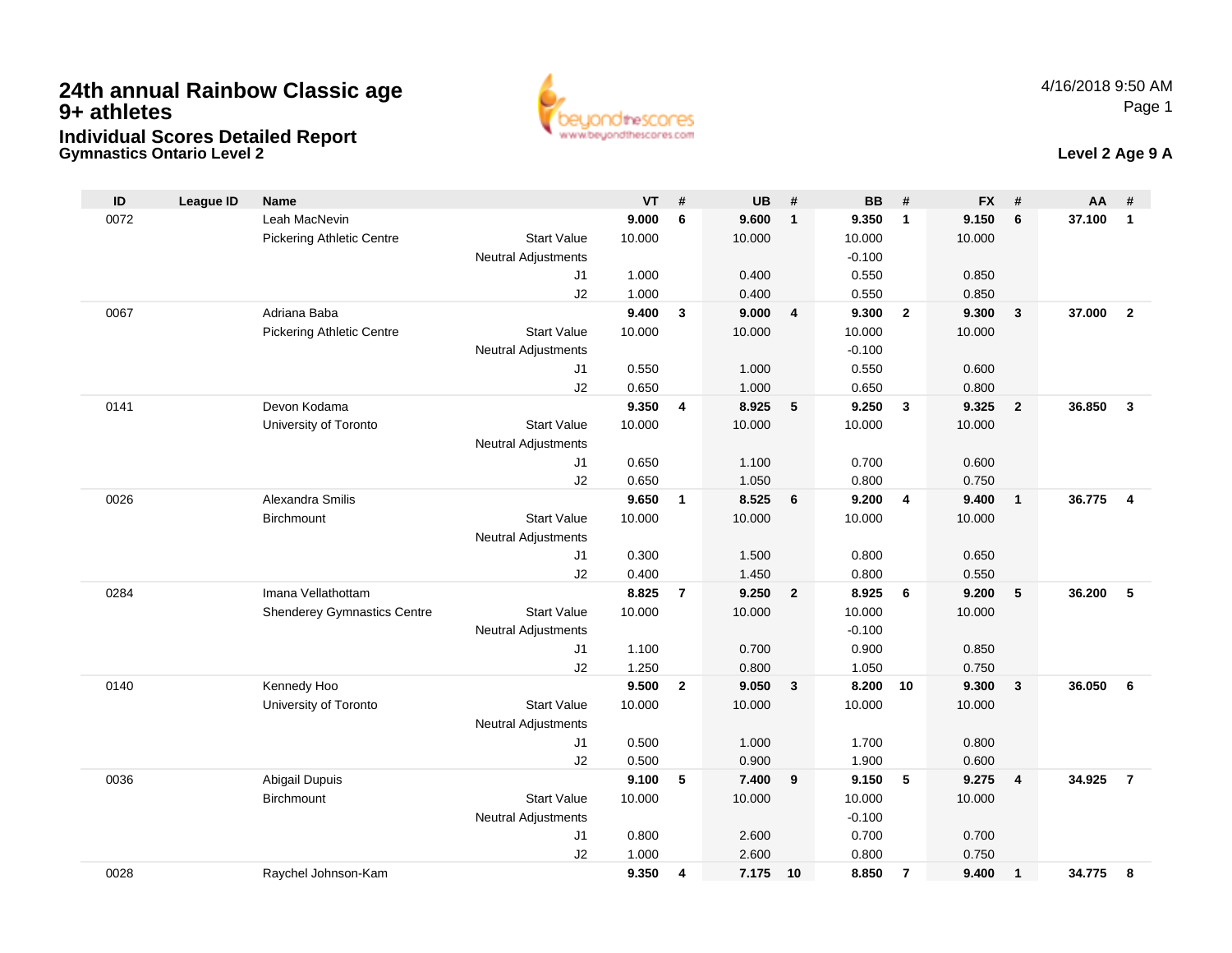# **24th annual Rainbow Classic age 9+ athletes**



4/16/2018 9:50 AMPage 2

|      | Individual Scores Detailed Report |                            | www.beyondthescores.com |     |        |              |         |                |        |     |
|------|-----------------------------------|----------------------------|-------------------------|-----|--------|--------------|---------|----------------|--------|-----|
|      | Birchmount                        | Start Value                | 10.000                  |     | 10.000 | 10.000       | 10.000  |                |        |     |
|      |                                   | <b>Neutral Adjustments</b> |                         |     |        | $-0.100$     |         |                |        |     |
|      |                                   | J1                         | 0.600                   |     | 2.900  | 1.000        | 0.550   |                |        |     |
|      |                                   | J2                         | 0.700                   |     | 2.750  | 1.100        | 0.650   |                |        |     |
| 0009 | Alyssa Tozman                     |                            | 8.250                   | - 9 | 8.400  | 8.375 9<br>7 | 8.950   | $\overline{7}$ | 33.975 | - 9 |
|      | Birchmount                        | <b>Start Value</b>         | 10.000                  |     | 10.000 | 10.000       | 10.000  |                |        |     |
|      |                                   | <b>Neutral Adjustments</b> |                         |     |        | $-0.300$     |         |                |        |     |
|      |                                   | J1                         | 1.800                   |     | 1.600  | 1.350        | 1.200   |                |        |     |
|      |                                   | J2                         | 1.700                   |     | 1.600  | 1.300        | 0.900   |                |        |     |
| 0038 | Jasmine Prowse                    |                            | 8.500 8                 |     | 7.450  | 8.750 8<br>8 | 7.850 8 |                | 32.550 | 10  |
|      | Birchmount                        | <b>Start Value</b>         | 10.000                  |     | 10.000 | 10.000       | 10.000  |                |        |     |
|      |                                   | Neutral Adjustments        |                         |     |        |              |         |                |        |     |
|      |                                   | J1                         | 1.500                   |     | 2.600  | 1.300        | 2.300   |                |        |     |
|      |                                   | J2                         | 1.500                   |     | 2.500  | 1.200        | 2.000   |                |        |     |

#### **Gymnastics Ontario Level 2**

**Level 2 Age 10 A**

| ID   | League ID | Name                               |                            | $VT$ # |                | <b>UB</b> | #                       | <b>BB</b> | #              | <b>FX</b> | #              | <b>AA</b> | #              |
|------|-----------|------------------------------------|----------------------------|--------|----------------|-----------|-------------------------|-----------|----------------|-----------|----------------|-----------|----------------|
| 0142 |           | Mizuki Nakamura                    |                            | 9.325  | $\mathbf{1}$   | 9.100     | $\overline{2}$          | 9.250     | $\overline{2}$ | 9.575     | $\mathbf{2}$   | 37.250    | 1              |
|      |           | University of Toronto              | <b>Start Value</b>         | 10.000 |                | 10.000    |                         | 10.000    |                | 10.000    |                |           |                |
|      |           |                                    | Neutral Adjustments        |        |                |           |                         |           |                |           |                |           |                |
|      |           |                                    | J <sub>1</sub>             | 0.650  |                | 1.000     |                         | 0.750     |                | 0.400     |                |           |                |
|      |           |                                    | J2                         | 0.700  |                | 0.800     |                         | 0.750     |                | 0.450     |                |           |                |
| 0281 |           | Alessia Cerullo                    |                            | 8.900  | 4              | 9.225     | $\overline{1}$          | 9.150     | $\mathbf{3}$   | 9.575     | $\overline{2}$ | 36.850    | $\mathbf{2}$   |
|      |           | <b>Shenderey Gymnastics Centre</b> | <b>Start Value</b>         | 10.000 |                | 10.000    |                         | 10.000    |                | 10.000    |                |           |                |
|      |           |                                    | Neutral Adjustments        |        |                |           |                         |           |                |           |                |           |                |
|      |           |                                    | J <sub>1</sub>             | 1.100  |                | 0.700     |                         | 0.750     |                | 0.400     |                |           |                |
|      |           |                                    | J2                         | 1.100  |                | 0.850     |                         | 0.950     |                | 0.450     |                |           |                |
| 0144 |           | Zoe Frantzis                       |                            | 9.100  | $\overline{2}$ | 8.575     | $\overline{4}$          | 9.275     | $\mathbf{1}$   | 9.600     | $\mathbf 1$    | 36.550    | 3              |
|      |           | University of Toronto              | <b>Start Value</b>         | 10.000 |                | 10.000    |                         | 10.000    |                | 10.000    |                |           |                |
|      |           |                                    | Neutral Adjustments        |        |                |           |                         |           |                |           |                |           |                |
|      |           |                                    | J <sub>1</sub>             | 0.900  |                | 1.500     |                         | 0.700     |                | 0.450     |                |           |                |
|      |           |                                    | J <sub>2</sub>             | 0.900  |                | 1.350     |                         | 0.750     |                | 0.350     |                |           |                |
| 0323 |           | <b>Brynlie Bell</b>                |                            | 8.950  | 3              | 8.975     | $\overline{\mathbf{3}}$ | 8.750     | - 6            | 9.300     | 5              | 35.975    | $\overline{4}$ |
|      |           | Quinte Bay                         | <b>Start Value</b>         | 10.000 |                | 10.000    |                         | 10.000    |                | 10.000    |                |           |                |
|      |           |                                    | <b>Neutral Adjustments</b> |        |                |           |                         |           |                |           |                |           |                |
|      |           |                                    | J1                         | 1.050  |                | 1.000     |                         | 1.200     |                | 0.750     |                |           |                |
|      |           |                                    | J <sub>2</sub>             | 1.050  |                | 1.050     |                         | 1.300     |                | 0.650     |                |           |                |
| 0337 |           | Tori Lyall                         |                            | 8.850  | 5              | 8.550     | 5                       | 8.775     | 5              | 9.325     | $\overline{4}$ | 35.500    | 5              |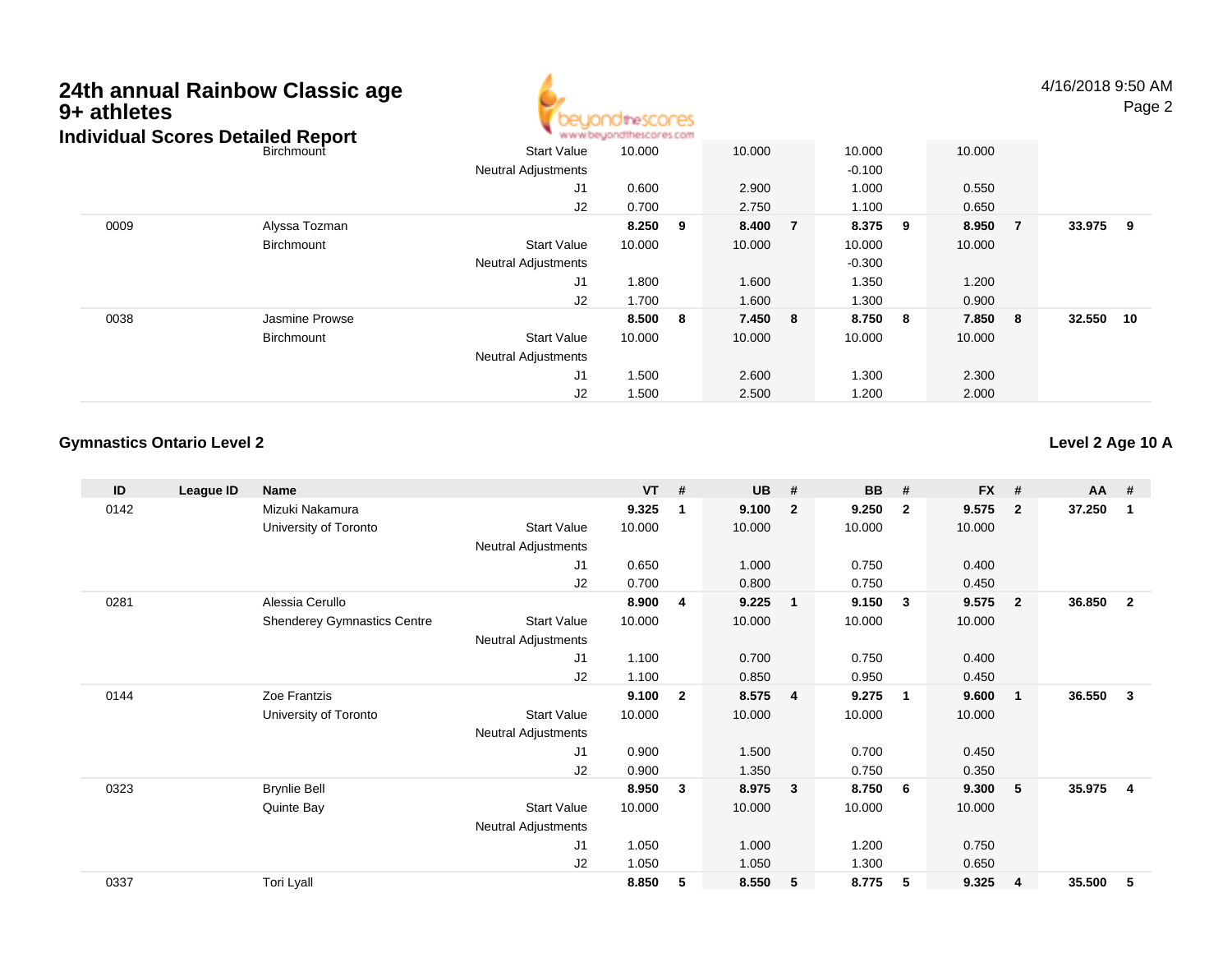## **24th annual Rainbow Classic age 9+ athletes**



4/16/2018 9:50 AMPage 3

|      | Individual Scores Detailed Report |                            | www.beyondthescores.com |                         |        |    |          |     |         |                |          |     |
|------|-----------------------------------|----------------------------|-------------------------|-------------------------|--------|----|----------|-----|---------|----------------|----------|-----|
|      | Quinte Bay                        | Start Value                | 10.000                  |                         | 10.000 |    | 10.000   |     | 10.000  |                |          |     |
|      |                                   | <b>Neutral Adjustments</b> |                         |                         |        |    |          |     |         |                |          |     |
|      |                                   | J1                         | 1.100                   |                         | 1.400  |    | 1.250    |     | 0.650   |                |          |     |
|      |                                   | J2                         | 1.200                   |                         | 1.500  |    | .200     |     | 0.700   |                |          |     |
| 0322 | Jazlynn Carrigan                  |                            | 8.900                   | $\overline{\mathbf{4}}$ | 8.100  | -6 | 8.850    | - 4 | 9.500   | 3 <sup>°</sup> | 35.350 6 |     |
|      | Quinte Bay                        | Start Value                | 10.000                  |                         | 10.000 |    | 10.000   |     | 10.000  |                |          |     |
|      |                                   | <b>Neutral Adjustments</b> |                         |                         |        |    | $-0.100$ |     |         |                |          |     |
|      |                                   | J1                         | 1.100                   |                         | 1.800  |    | 1.050    |     | 0.500   |                |          |     |
|      |                                   | J2                         | 1.100                   |                         | 2.000  |    | 1.050    |     | 0.500   |                |          |     |
| 0032 | Naomi Yoshida                     |                            | 8.725 6                 |                         | 7.325  | 7  | 8.075    | 7   | 8.775 6 |                | 32.900   | - 7 |
|      | Birchmount                        | <b>Start Value</b>         | 10.000                  |                         | 10.000 |    | 10.000   |     | 10.000  |                |          |     |
|      |                                   | <b>Neutral Adjustments</b> |                         |                         |        |    | $-0.100$ |     |         |                |          |     |
|      |                                   | J1                         | 1.300                   |                         | 2.700  |    | 1.900    |     | 1.250   |                |          |     |
|      |                                   | J2                         | 1.250                   |                         | 2.650  |    | 1.750    |     | 1.200   |                |          |     |

### **Gymnastics Ontario Level 2**

**Level 2 Age 11 A**

| ID   | League ID | <b>Name</b>                        |                            | VT     | #            | <b>UB</b> | #              | <b>BB</b> | #                       | <b>FX</b> | #              | <b>AA</b> | #            |
|------|-----------|------------------------------------|----------------------------|--------|--------------|-----------|----------------|-----------|-------------------------|-----------|----------------|-----------|--------------|
| 0275 |           | Melissa Orofiamma                  |                            | 9.425  | $\mathbf 1$  | 9.425     | $\mathbf{1}$   | 9.275     | 4                       | 9.575     | 3              | 37.700    | 1            |
|      |           | <b>Shenderey Gymnastics Centre</b> | <b>Start Value</b>         | 10.000 |              | 10.000    |                | 10.000    |                         | 10.000    |                |           |              |
|      |           |                                    | <b>Neutral Adjustments</b> |        |              |           |                |           |                         |           |                |           |              |
|      |           |                                    | J1                         | 0.550  |              | 0.650     |                | 0.750     |                         | 0.350     |                |           |              |
|      |           |                                    | J2                         | 0.600  |              | 0.500     |                | 0.700     |                         | 0.500     |                |           |              |
| 0238 |           | Ella Hancock                       |                            | 9.075  | 4            | 9.025     | $\overline{2}$ | 9.300     | $\mathbf{3}$            | 9.625     | $\overline{2}$ | 37.025    | $\mathbf{2}$ |
|      |           | Kawartha Gymnastics                | <b>Start Value</b>         | 10.000 |              | 10.000    |                | 10.000    |                         | 10.000    |                |           |              |
|      |           |                                    | <b>Neutral Adjustments</b> |        |              |           |                | $-0.100$  |                         |           |                |           |              |
|      |           |                                    | J <sub>1</sub>             | 0.850  |              | 1.000     |                | 0.600     |                         | 0.300     |                |           |              |
|      |           |                                    | J <sub>2</sub>             | 1.000  |              | 0.950     |                | 0.600     |                         | 0.450     |                |           |              |
| 0269 |           | Sadie Ward                         |                            | 9.050  | 5            | 8.800     | $\overline{4}$ | 9.425     | $\overline{\mathbf{2}}$ | 9.625     | $\overline{2}$ | 36.900    | 3            |
|      |           | <b>Lindsay Gymnastics Centre</b>   | <b>Start Value</b>         | 10.000 |              | 10.000    |                | 10.000    |                         | 10.000    |                |           |              |
|      |           |                                    | Neutral Adjustments        |        |              |           |                | $-0.100$  |                         |           |                |           |              |
|      |           |                                    | J <sub>1</sub>             | 1.000  |              | 1.250     |                | 0.450     |                         | 0.350     |                |           |              |
|      |           |                                    | J2                         | 0.900  |              | 1.150     |                | 0.500     |                         | 0.400     |                |           |              |
| 0069 |           | Vanessa Boath                      |                            | 9.100  | 3            | 8.150     | 6              | 9.500     | $\mathbf{1}$            | 9.750     | $\mathbf 1$    | 36.500    | 4            |
|      |           | <b>Pickering Athletic Centre</b>   | <b>Start Value</b>         | 10.000 |              | 10.000    |                | 10.000    |                         | 10.000    |                |           |              |
|      |           |                                    | <b>Neutral Adjustments</b> |        |              |           |                | $-0.100$  |                         |           |                |           |              |
|      |           |                                    | J1                         | 1.000  |              | 1.800     |                | 0.350     |                         | 0.250     |                |           |              |
|      |           |                                    | J <sub>2</sub>             | 0.800  |              | 1.900     |                | 0.450     |                         | 0.250     |                |           |              |
| 0237 |           | Lilli Bidgood                      |                            | 9.150  | $\mathbf{2}$ | 8.800     | $\overline{4}$ | 9.000     | 6                       | 9.325     | $\overline{7}$ | 36.275    | 5            |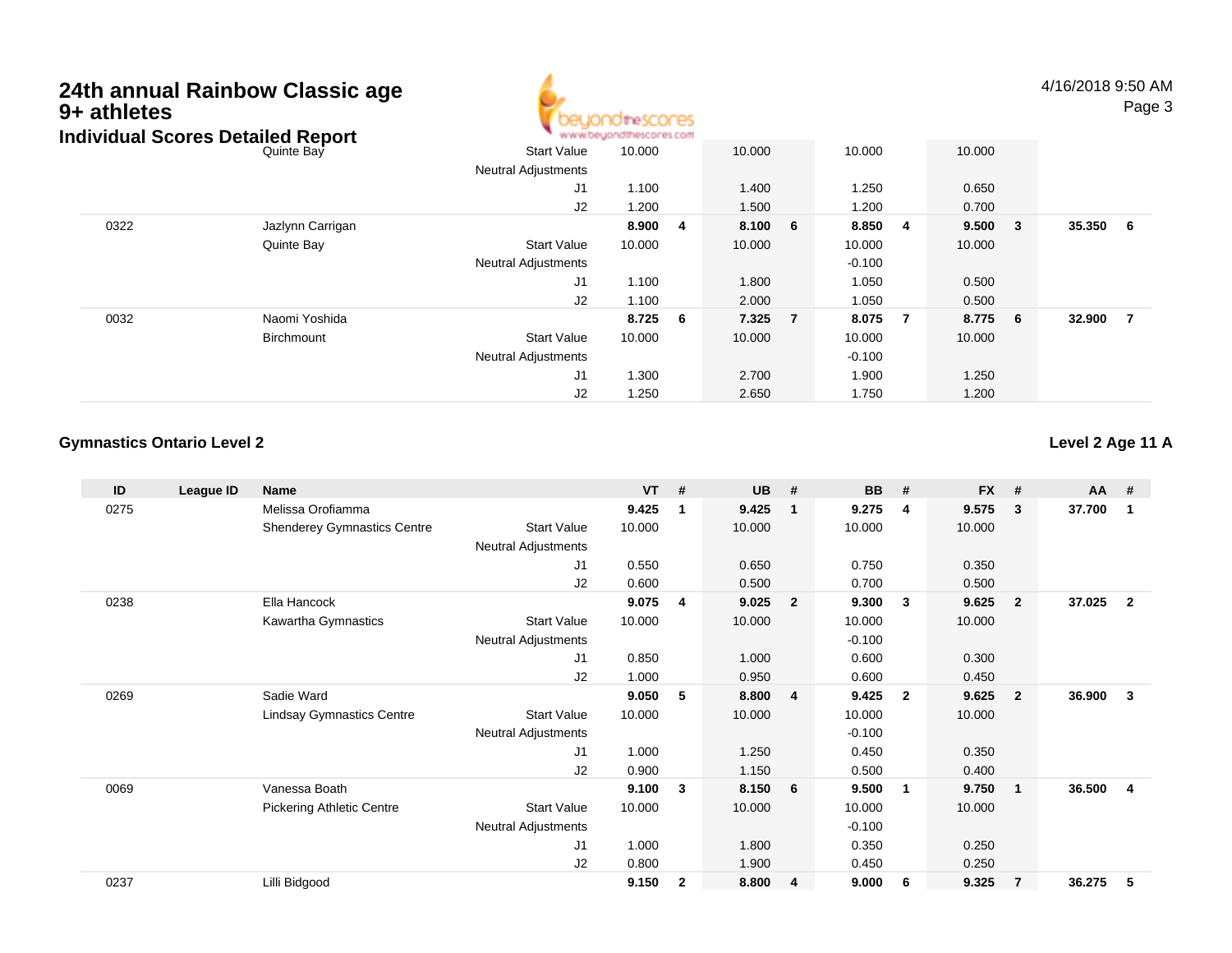| 9+ athletes | 24th annual Rainbow Classic age<br><b>Individual Scores Detailed Report</b> |                            | beyondthescores<br>www.beyondthescores.com |                |                |                |                |                |                |   | 4/16/2018 9:50 AM | Page 4         |
|-------------|-----------------------------------------------------------------------------|----------------------------|--------------------------------------------|----------------|----------------|----------------|----------------|----------------|----------------|---|-------------------|----------------|
|             | Kawartha Gymnastics                                                         | <b>Start Value</b>         | 10.000                                     |                | 10.000         |                | 10.000         |                | 10.000         |   |                   |                |
|             |                                                                             | <b>Neutral Adjustments</b> |                                            |                |                |                |                |                |                |   |                   |                |
|             |                                                                             | J1                         | 0.800                                      |                | 1.200          |                | 1.050          |                | 0.700          |   |                   |                |
| 0115        | Sophia Zaffino                                                              | J2                         | 0.900<br>8.725                             | - 8            | 1.200<br>8.825 | 3              | 0.950<br>8.975 | $\overline{7}$ | 0.650<br>9.475 | 5 | 36.000            | 6              |
|             | Woodbridge Academy of<br>Gymnastics                                         | <b>Start Value</b>         | 10.000                                     |                | 10.000         |                | 10.000         |                | 10.000         |   |                   |                |
|             |                                                                             | <b>Neutral Adjustments</b> |                                            |                |                |                | $-0.100$       |                |                |   |                   |                |
|             |                                                                             | J1                         | 1.300                                      |                | 1.250          |                | 1.000          |                | 0.550          |   |                   |                |
|             |                                                                             | J2                         | 1.250                                      |                | 1.100          |                | 0.850          |                | 0.500          |   |                   |                |
| 0085        | Naomi Huang                                                                 |                            | 8.775                                      | $\overline{7}$ | 8.800          | 4              | 8.900          | 8              | 9.450          | 6 | 35.925            | $\overline{7}$ |
|             | Woodbridge Academy of<br>Gymnastics                                         | <b>Start Value</b>         | 10.000                                     |                | 10.000         |                | 10.000         |                | 10.000         |   |                   |                |
|             |                                                                             | <b>Neutral Adjustments</b> |                                            |                |                |                | $-0.100$       |                |                |   |                   |                |
|             |                                                                             | J <sub>1</sub>             | 1.200                                      |                | 1.300          |                | 1.050          |                | 0.500          |   |                   |                |
|             |                                                                             | J2                         | 1.250                                      |                | 1.100          |                | 0.950          |                | 0.600          |   |                   |                |
| 0117        | Nola Virgona                                                                |                            | 8.800                                      | 6              | 7.900          | $\overline{7}$ | 9.250          | 5              | 9.550          | 4 | 35.500            | 8              |
|             | Woodbridge Academy of<br>Gymnastics                                         | <b>Start Value</b>         | 10.000                                     |                | 10.000         |                | 10.000         |                | 10.000         |   |                   |                |
|             |                                                                             | <b>Neutral Adjustments</b> |                                            |                |                |                | $-0.100$       |                |                |   |                   |                |
|             |                                                                             | J1                         | 1.100                                      |                | 2.000          |                | 0.650          |                | 0.400          |   |                   |                |
|             |                                                                             | J2                         | 1.300                                      |                | 2.200          |                | 0.650          |                | 0.500          |   |                   |                |
| 0307        | Avery Lane                                                                  |                            | 8.200                                      | - 9            | 8.700          | 5              | 8.650          | 9              | 9.100          | 8 | 34.650            | 9              |
|             | Cayuga Gymnastics Club                                                      | <b>Start Value</b>         | 10.000                                     |                | 10.000         |                | 10.000         |                | 10.000         |   |                   |                |
|             |                                                                             | <b>Neutral Adjustments</b> |                                            |                |                |                | $-0.100$       |                |                |   |                   |                |
|             |                                                                             | J <sub>1</sub>             | 1.700                                      |                | 1.300          |                | 1.300          |                | 0.800          |   |                   |                |
|             |                                                                             | J2                         | 1.900                                      |                | 1.300          |                | 1.200          |                | 1.000          |   |                   |                |

◢

#### **Gymnastics Ontario Level 2**

**ID League ID Name VT # UB # BB # FX # AA #** 0126 Christina Sangorgio **X.XXX -- X.XXX -- X.XXX -- X.XXX -- 0.000 --** 0061 Sofia Barnwell-Zazzeri **9.100 <sup>3</sup> 9.275 <sup>2</sup> 9.625 <sup>1</sup> 9.750 <sup>1</sup> 37.750 <sup>1</sup>** Pickering Athletic Centre Start Value 10.000 10.000 10.000 10.000 Neutral Adjustments $-0.100$ 0.300 J1 0.900 0.800 0.300 0.250 J2 0.900 0.650 0.250 0.250 0242 Corina Kuyvenhoven **9.000 <sup>4</sup> 9.400 <sup>1</sup> 8.850 <sup>5</sup> 9.500 <sup>2</sup> 36.750 <sup>2</sup>** Kawartha Gymnastics Start Valuee 10.000 10.000 10.000 10.000 Neutral Adjustments $-0.100$ 

## **Level 2 Age 12**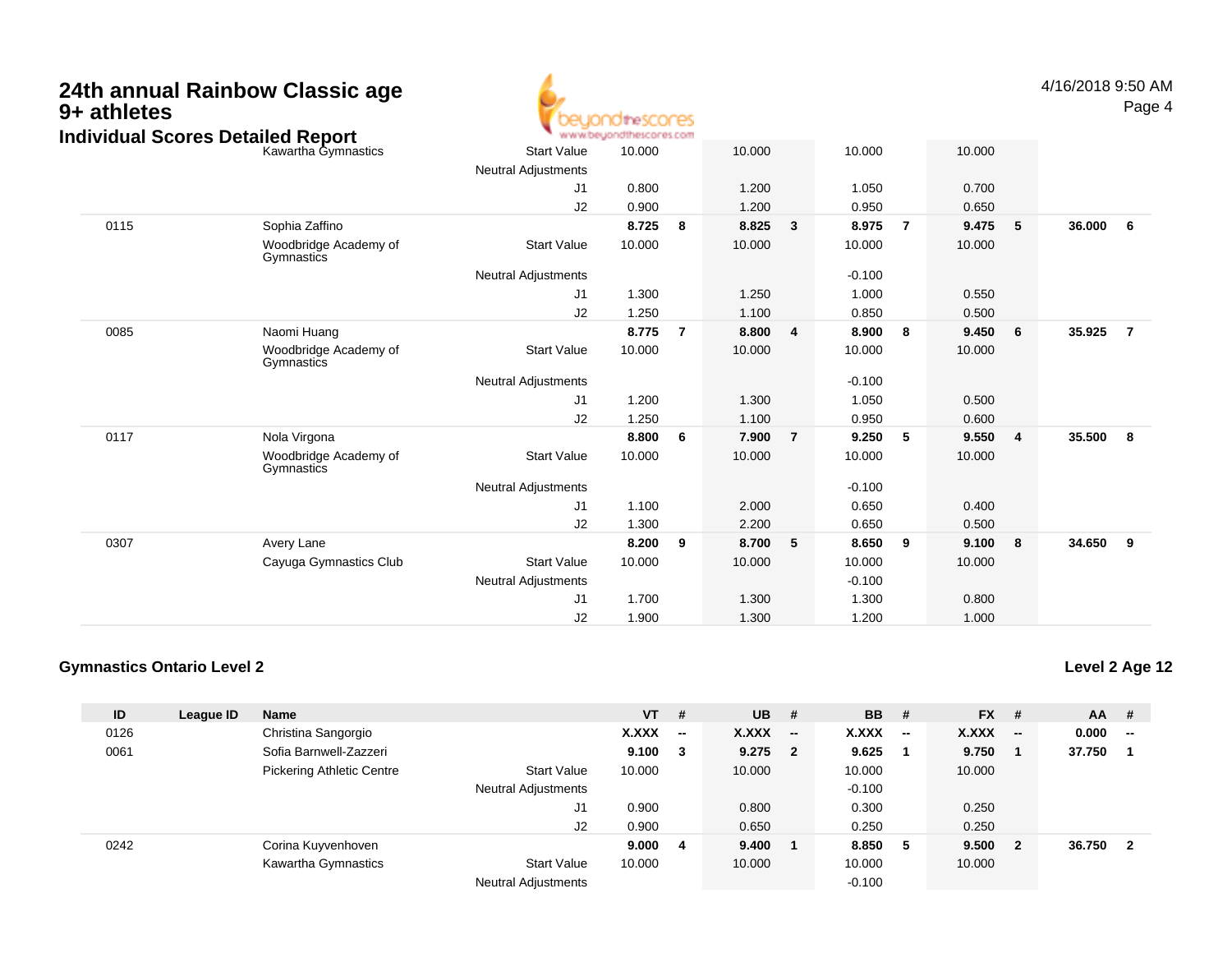

| arradar 000100 Dolanoa Roport    | J1                         | 0.900  |                | 0.600  |                | 1.150    |                | 0.400  |                |                |                         |
|----------------------------------|----------------------------|--------|----------------|--------|----------------|----------|----------------|--------|----------------|----------------|-------------------------|
|                                  | J2                         | 1.100  |                | 0.600  |                | 0.950    |                | 0.600  |                |                |                         |
| Mackenzie Sutcliffe              |                            | 9.150  | $\overline{2}$ | 8.675  | 3              | 8.825    | 6              | 9.325  | $\mathbf{3}$   | 35.975         | $\mathbf{3}$            |
| <b>Lindsay Gymnastics Centre</b> | <b>Start Value</b>         | 10.000 |                | 10.000 |                | 10.000   |                | 10.000 |                |                |                         |
|                                  | <b>Neutral Adjustments</b> |        |                |        |                | $-0.100$ |                |        |                |                |                         |
|                                  | J1                         | 0.800  |                | 1.300  |                | 1.100    |                | 0.700  |                |                |                         |
|                                  | J2                         | 0.900  |                | 1.350  |                | 1.050    |                | 0.650  |                |                |                         |
| Abigayle Schuleter               |                            | 9.300  | 1              | 8.000  | 4              | 9.125    | $\overline{2}$ | 8.750  |                | 35.175         | $\overline{\mathbf{4}}$ |
| Cayuga Gymnastics Club           | <b>Start Value</b>         | 10.000 |                | 10.000 |                | 10.000   |                | 10.000 |                |                |                         |
|                                  | <b>Neutral Adjustments</b> |        |                |        |                | $-0.100$ |                |        |                |                |                         |
|                                  | J1                         | 0.700  |                | 2.100  |                | 0.800    |                | 1.400  |                |                |                         |
|                                  | J2                         | 0.700  |                | 1.900  |                | 0.750    |                | 1.100  |                |                |                         |
| Sarah Chan                       |                            | 8.950  | 5              | 7.925  | 5              | 9.050    | $\mathbf{3}$   | 9.200  | 5              | 35.125         | - 5                     |
| Birchmount                       | <b>Start Value</b>         | 10.000 |                | 10.000 |                | 10.000   |                | 10.000 |                |                |                         |
|                                  | <b>Neutral Adjustments</b> |        |                |        |                | $-0.100$ |                |        |                |                |                         |
|                                  | J1                         | 1.100  |                | 1.950  |                | 0.800    |                | 0.900  |                |                |                         |
|                                  | J2                         | 1.000  |                | 2.200  |                | 0.900    |                | 0.700  |                |                |                         |
| <b>Cellin Francis</b>            |                            | 8.675  | 6              | 7.750  | 6              | 8.950    | 4              | 9.025  | 6              | 34.400         | - 6                     |
| Birchmount                       | <b>Start Value</b>         | 10.000 |                | 10.000 |                | 10.000   |                | 10.000 |                |                |                         |
|                                  | <b>Neutral Adjustments</b> |        |                |        |                | $-0.100$ |                |        |                |                |                         |
|                                  | J1                         | 1.350  |                | 2.300  |                | 0.950    |                | 1.000  |                |                |                         |
|                                  | J2                         | 1.300  |                | 2.200  |                | 0.950    |                | 0.950  |                |                |                         |
| Avary VerHoeven                  |                            | 8.650  | $\overline{7}$ | 7.550  | $\overline{7}$ | 8.950    | 4              | 9.225  | $\overline{4}$ | 34.375         | $\overline{7}$          |
| Cayuga Gymnastics Club           | <b>Start Value</b>         | 10.000 |                | 10.000 |                | 10.000   |                | 10.000 |                |                |                         |
|                                  | <b>Neutral Adjustments</b> |        |                |        |                | $-0.100$ |                |        |                |                |                         |
|                                  | J1                         | 1.300  |                | 2.500  |                | 1.000    |                | 0.800  |                |                |                         |
|                                  | J2                         | 1.400  |                | 2.400  |                | 0.900    |                | 0.750  |                |                |                         |
|                                  |                            |        |                |        |                |          |                |        |                | $\overline{7}$ |                         |

### **Gymnastics Ontario Level 2**

| ID   | League ID | <b>Name</b>                      |                            | $VT$ #          | $UB$ #      | <b>BB</b> # |                         | $FX$ # | <b>AA</b> | - #                     |
|------|-----------|----------------------------------|----------------------------|-----------------|-------------|-------------|-------------------------|--------|-----------|-------------------------|
| 0062 |           | <b>Brooke Kato</b>               |                            | $9.325 \quad 3$ | 9.350       | 9.600       |                         | 9.625  | 37.900    |                         |
|      |           | <b>Pickering Athletic Centre</b> | <b>Start Value</b>         | 10.000          | 10.000      | 10.000      |                         | 10.000 |           |                         |
|      |           |                                  | <b>Neutral Adjustments</b> |                 |             |             |                         |        |           |                         |
|      |           |                                  | J1                         | 0.700           | 0.550       | 0.350       |                         | 0.300  |           |                         |
|      |           |                                  | J2                         | 0.650           | 0.750       | 0.450       |                         | 0.450  |           |                         |
| 0052 |           | Shalanie Ramlal                  |                            | 9.850           | $9.075 \t3$ | 9.325       | $\overline{\mathbf{2}}$ | 9.625  | 37.875    | $\overline{\mathbf{2}}$ |
|      |           | <b>Pickering Athletic Centre</b> | <b>Start Value</b>         | 10.000          | 10.000      | 10.000      |                         | 10.000 |           |                         |
|      |           |                                  | <b>Neutral Adjustments</b> |                 |             | $-0.100$    |                         |        |           |                         |

## **Level 2 Age 13+**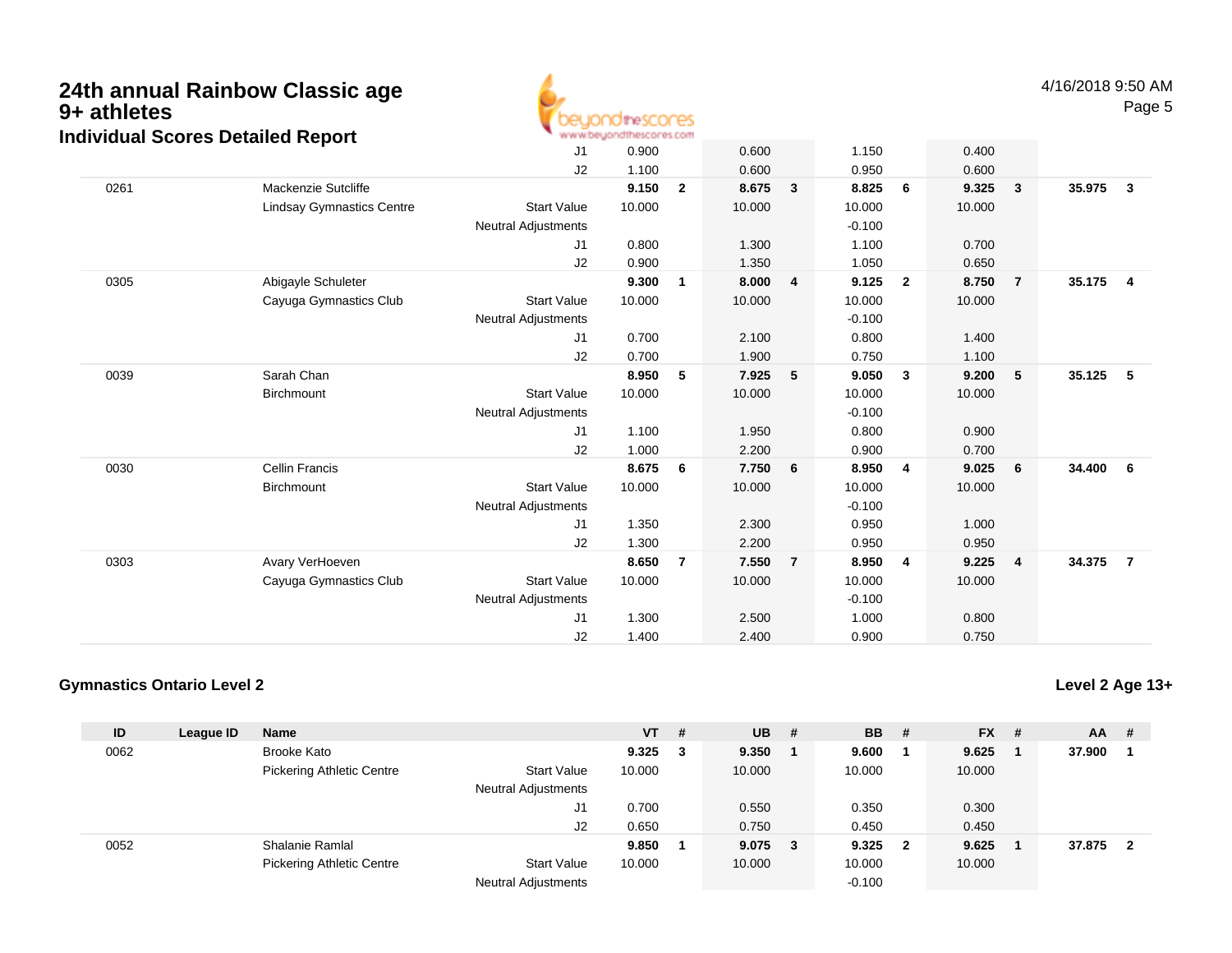

4/16/2018 9:50 AMPage 6

|      | arradar oooroo Bolanoa Roport       |                            |        |                |         |                |          |   |        |                         |        |              |
|------|-------------------------------------|----------------------------|--------|----------------|---------|----------------|----------|---|--------|-------------------------|--------|--------------|
|      |                                     | J <sub>1</sub>             | 0.150  |                | 1.050   |                | 0.650    |   | 0.400  |                         |        |              |
|      |                                     | J <sub>2</sub>             | 0.150  |                | 0.800   |                | 0.500    |   | 0.350  |                         |        |              |
| 0235 | Brianna Lee                         |                            | 9.200  | 4              | 9.175 2 |                | 9.000    | 4 | 9.450  | $\overline{\mathbf{3}}$ | 36.825 | $\mathbf{3}$ |
|      | Kawartha Gymnastics                 | <b>Start Value</b>         | 10.000 |                | 10.000  |                | 10.000   |   | 10.000 |                         |        |              |
|      |                                     | <b>Neutral Adjustments</b> |        |                |         |                | $-0.100$ |   |        |                         |        |              |
|      |                                     | J1                         | 0.800  |                | 0.800   |                | 1.000    |   | 0.500  |                         |        |              |
|      |                                     | J <sub>2</sub>             | 0.800  |                | 0.850   |                | 0.800    |   | 0.600  |                         |        |              |
| 0070 | Kyla Rimpel                         |                            | 9.350  | $\overline{2}$ | 8.925   | 5              | 9.175    | 3 | 9.300  | $\overline{4}$          | 36.750 | - 4          |
|      | <b>Pickering Athletic Centre</b>    | <b>Start Value</b>         | 10.000 |                | 10.000  |                | 10.000   |   | 10.000 |                         |        |              |
|      |                                     | <b>Neutral Adjustments</b> |        |                |         |                | $-0.100$ |   |        |                         |        |              |
|      |                                     | J1                         | 0.700  |                | 1.150   |                | 0.750    |   | 0.750  |                         |        |              |
|      |                                     | J <sub>2</sub>             | 0.600  |                | 1.000   |                | 0.700    |   | 0.650  |                         |        |              |
| 0123 | Emily Brandolino                    |                            | 9.200  | 4              | 8.950   | $\overline{4}$ | 8.800    | 5 | 9.525  | $\overline{\mathbf{2}}$ | 36.475 | - 5          |
|      | Woodbridge Academy of<br>Gymnastics | <b>Start Value</b>         | 10.000 |                | 10.000  |                | 10.000   |   | 10.000 |                         |        |              |
|      |                                     | <b>Neutral Adjustments</b> |        |                |         |                | $-0.100$ |   |        |                         |        |              |
|      |                                     | J1                         | 0.800  |                | 1.100   |                | 1.150    |   | 0.500  |                         |        |              |
|      |                                     | J <sub>2</sub>             | 0.800  |                | 1.000   |                | 1.050    |   | 0.450  |                         |        |              |

#### **Gymnastics Ontario Level 2**

| ID   | League ID | Name                               |                            | <b>VT</b> | #                       | <b>UB</b> | #                       | <b>BB</b> | #            | <b>FX</b> | #              | <b>AA</b> | - #          |
|------|-----------|------------------------------------|----------------------------|-----------|-------------------------|-----------|-------------------------|-----------|--------------|-----------|----------------|-----------|--------------|
| 0265 |           | Sophie Graham                      |                            | 8.725     | -8                      | 8.900     | 3                       | 9.600     | -1           | 9.725     | 1              | 36.950    |              |
|      |           | <b>Lindsay Gymnastics Centre</b>   | <b>Start Value</b>         | 10.000    |                         | 10.000    |                         | 10.000    |              | 10.000    |                |           |              |
|      |           |                                    | <b>Neutral Adjustments</b> |           |                         |           |                         | $-0.100$  |              |           |                |           |              |
|      |           |                                    | J1                         | 1.300     |                         | 1.200     |                         | 0.250     |              | 0.300     |                |           |              |
|      |           |                                    | J2                         | 1.250     |                         | 1.000     |                         | 0.350     |              | 0.250     |                |           |              |
| 0289 |           | <b>Caitlin Reel</b>                |                            | 9.150     | - 4                     | 9.050     | $\overline{\mathbf{2}}$ | 9.250     | $\mathbf{2}$ | 9.500     | $\mathbf{2}$   | 36.950    |              |
|      |           | <b>Shenderey Gymnastics Centre</b> | <b>Start Value</b>         | 10.000    |                         | 10.000    |                         | 10.000    |              | 10.000    |                |           |              |
|      |           |                                    | <b>Neutral Adjustments</b> |           |                         |           |                         |           |              |           |                |           |              |
|      |           |                                    | J <sub>1</sub>             | 0.750     |                         | 1.000     |                         | 0.700     |              | 0.450     |                |           |              |
|      |           |                                    | J <sub>2</sub>             | 0.950     |                         | 0.900     |                         | 0.800     |              | 0.550     |                |           |              |
| 0286 |           | Arwyn Cameron                      |                            | 9.125     | 5                       | 9.300     | $\overline{\mathbf{1}}$ | 9.250     | $\mathbf{2}$ | 9.150     | 4              | 36.825    | $\mathbf{2}$ |
|      |           | <b>Shenderey Gymnastics Centre</b> | <b>Start Value</b>         | 10.000    |                         | 10.000    |                         | 10.000    |              | 10.000    |                |           |              |
|      |           |                                    | <b>Neutral Adjustments</b> |           |                         |           |                         |           |              |           |                |           |              |
|      |           |                                    | J <sub>1</sub>             | 0.850     |                         | 0.800     |                         | 0.700     |              | 0.800     |                |           |              |
|      |           |                                    | J <sub>2</sub>             | 0.900     |                         | 0.600     |                         | 0.800     |              | 0.900     |                |           |              |
| 0143 |           | Isla Langridge                     |                            | 9.275     | $\overline{\mathbf{2}}$ | 8.650     | $\overline{4}$          | 9.050     | 4            | 9.500     | $\overline{2}$ | 36.475    | 3            |
|      |           | University of Toronto              | <b>Start Value</b>         | 10.000    |                         | 10.000    |                         | 10.000    |              | 10.000    |                |           |              |

## **Level 2 Age 9 B**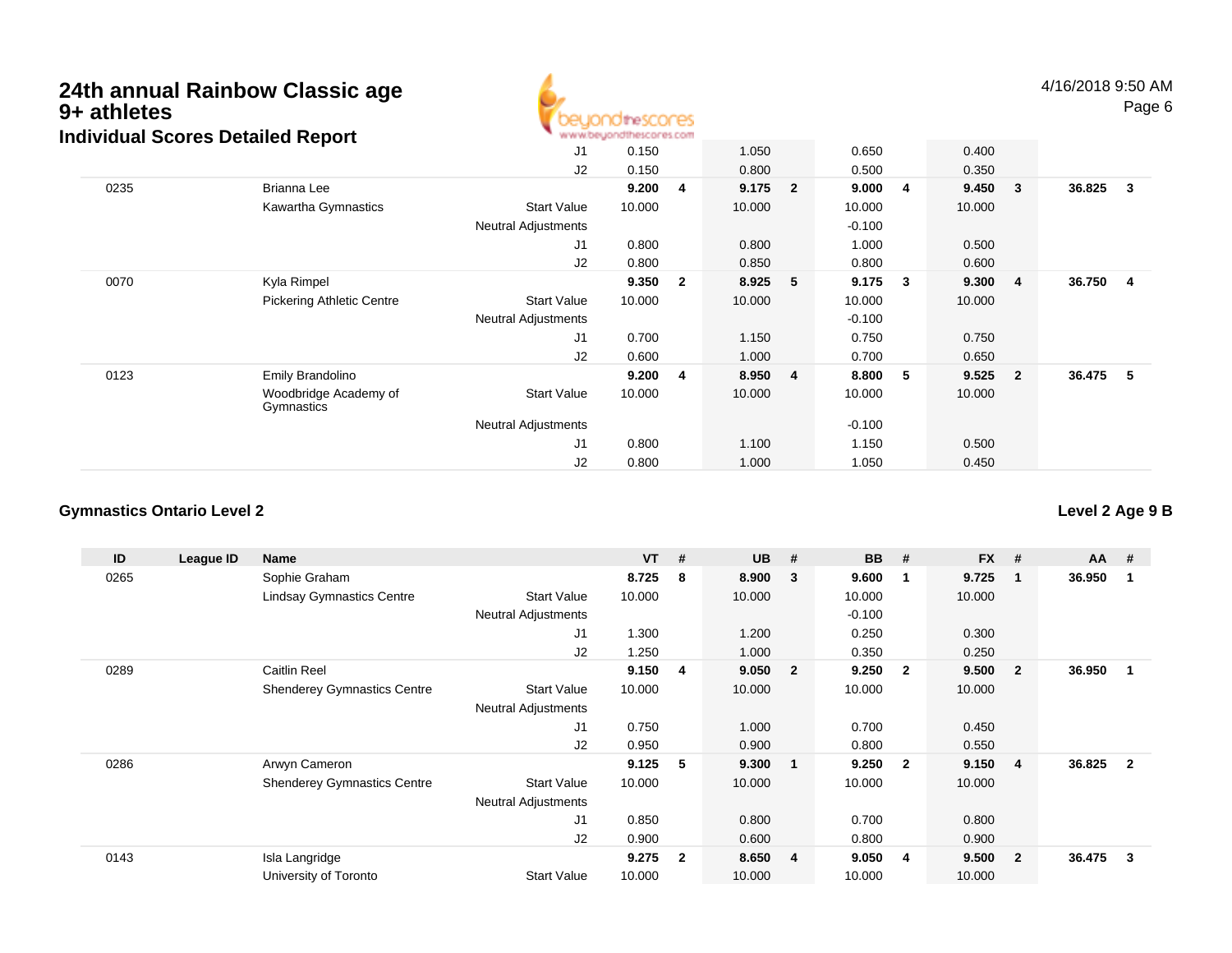the! res www.beyondthescores.com Neutral Adjustments

| 4/10/20 |
|---------|
|         |
|         |

|      |                                     | Neutral Adjustments        |        |                |        |                |          |                         |        |                         |        |                         |
|------|-------------------------------------|----------------------------|--------|----------------|--------|----------------|----------|-------------------------|--------|-------------------------|--------|-------------------------|
|      |                                     | J1                         | 0.700  |                | 1.300  |                | 0.900    |                         | 0.500  |                         |        |                         |
|      |                                     | J2                         | 0.750  |                | 1.400  |                | 1.000    |                         | 0.500  |                         |        |                         |
| 0124 | Ciara Simpson                       |                            | 9.400  | 1              | 8.550  | 5              | 9.100    | $\overline{\mathbf{3}}$ | 9.275  | $\overline{\mathbf{3}}$ | 36.325 | $\overline{\mathbf{4}}$ |
|      | Woodbridge Academy of<br>Gymnastics | <b>Start Value</b>         | 10.000 |                | 10.000 |                | 10.000   |                         | 10.000 |                         |        |                         |
|      |                                     | <b>Neutral Adjustments</b> |        |                |        |                | $-0.100$ |                         |        |                         |        |                         |
|      |                                     | J1                         | 0.600  |                | 1.500  |                | 0.850    |                         | 0.700  |                         |        |                         |
|      |                                     | J2                         | 0.600  |                | 1.400  |                | 0.750    |                         | 0.750  |                         |        |                         |
| 0024 | Ella Phillips                       |                            | 9.250  | 3              | 8.300  | 6              | 8.800    | 6                       | 8.925  | 5                       | 35.275 | 5                       |
|      | Birchmount                          | <b>Start Value</b>         | 10.000 |                | 10.000 |                | 10.000   |                         | 10.000 |                         |        |                         |
|      |                                     | <b>Neutral Adjustments</b> |        |                |        |                | $-0.100$ |                         |        |                         |        |                         |
|      |                                     | J1                         | 0.700  |                | 1.500  |                | 1.100    |                         | 0.950  |                         |        |                         |
|      |                                     | J2                         | 0.800  |                | 1.900  |                | 1.100    |                         | 1.200  |                         |        |                         |
| 0001 | Madeleine Truc                      |                            | 9.000  | 6              | 8.125  | 8              | 8.750    | $\overline{7}$          | 9.275  | - 3                     | 35.150 | 6                       |
|      | Birchmount                          | <b>Start Value</b>         | 10.000 |                | 10.000 |                | 10.000   |                         | 10.000 |                         |        |                         |
|      |                                     | <b>Neutral Adjustments</b> |        |                |        |                |          |                         |        |                         |        |                         |
|      |                                     | J <sub>1</sub>             | 0.900  |                | 1.950  |                | 1.300    |                         | 0.650  |                         |        |                         |
|      |                                     | J2                         | 1.100  |                | 1.800  |                | 1.200    |                         | 0.800  |                         |        |                         |
| 0338 | Kerrigan Gallant                    |                            | 8.900  | $\overline{7}$ | 8.150  | $\overline{7}$ | 8.600    | 8                       | 8.850  | 6                       | 34.500 | $\overline{7}$          |
|      | Quinte Bay                          | <b>Start Value</b>         | 10.000 |                | 10.000 |                | 10.000   |                         | 10.000 |                         |        |                         |
|      |                                     | <b>Neutral Adjustments</b> |        |                |        |                |          |                         |        |                         |        |                         |
|      |                                     | J1                         | 1.000  |                | 1.800  |                | 1.450    |                         | 1.100  |                         |        |                         |
|      |                                     | J2                         | 1.200  |                | 1.900  |                | 1.350    |                         | 1.200  |                         |        |                         |
| 0041 | Emma Caldwell                       |                            | 8.700  | 9              | 8.300  | 6              | 8.925    | 5                       | 8.225  | $\overline{7}$          | 34.150 | 8                       |
|      | Birchmount                          | <b>Start Value</b>         | 10.000 |                | 10.000 |                | 10.000   |                         | 10.000 |                         |        |                         |
|      |                                     | <b>Neutral Adjustments</b> |        |                |        |                |          |                         |        |                         |        |                         |
|      |                                     | J <sub>1</sub>             | 1.200  |                | 1.800  |                | 1.050    |                         | 1.800  |                         |        |                         |
|      |                                     | J <sub>2</sub>             | 1.400  |                | 1.600  |                | 1.100    |                         | 1.750  |                         |        |                         |
|      |                                     |                            |        |                |        |                |          |                         |        |                         |        |                         |

### **Gymnastics Ontario Level 2**

**Level 2 Age 9 C**

| ID   | League ID | <b>Name</b>               |                            | <b>VT</b> | # | <b>UB</b> | # | <b>BB</b> | - # | <b>FX</b> | - # | <b>AA</b> | # |
|------|-----------|---------------------------|----------------------------|-----------|---|-----------|---|-----------|-----|-----------|-----|-----------|---|
| 0270 |           | <b>Madison Persaud</b>    |                            | 9.250     | 4 | 9.400     |   | 9.600     |     | 9.650     |     | 37.900    |   |
|      |           | Lindsay Gymnastics Centre | <b>Start Value</b>         | 10.000    |   | 10.000    |   | 10.000    |     | 10.000    |     |           |   |
|      |           |                           | <b>Neutral Adjustments</b> |           |   |           |   |           |     |           |     |           |   |
|      |           |                           | J1                         | 0.800     |   | 0.650     |   | 0.400     |     | 0.400     |     |           |   |
|      |           |                           | J2                         | 0.700     |   | 0.550     |   | 0.400     |     | 0.300     |     |           |   |
| 0264 |           | Clair Dykstra             |                            | 9.400     | 2 | 9.175     | 4 | 9.350     |     | 9.475     | -4  | 37.400    |   |

4/16/2018 9:50 AMPage 7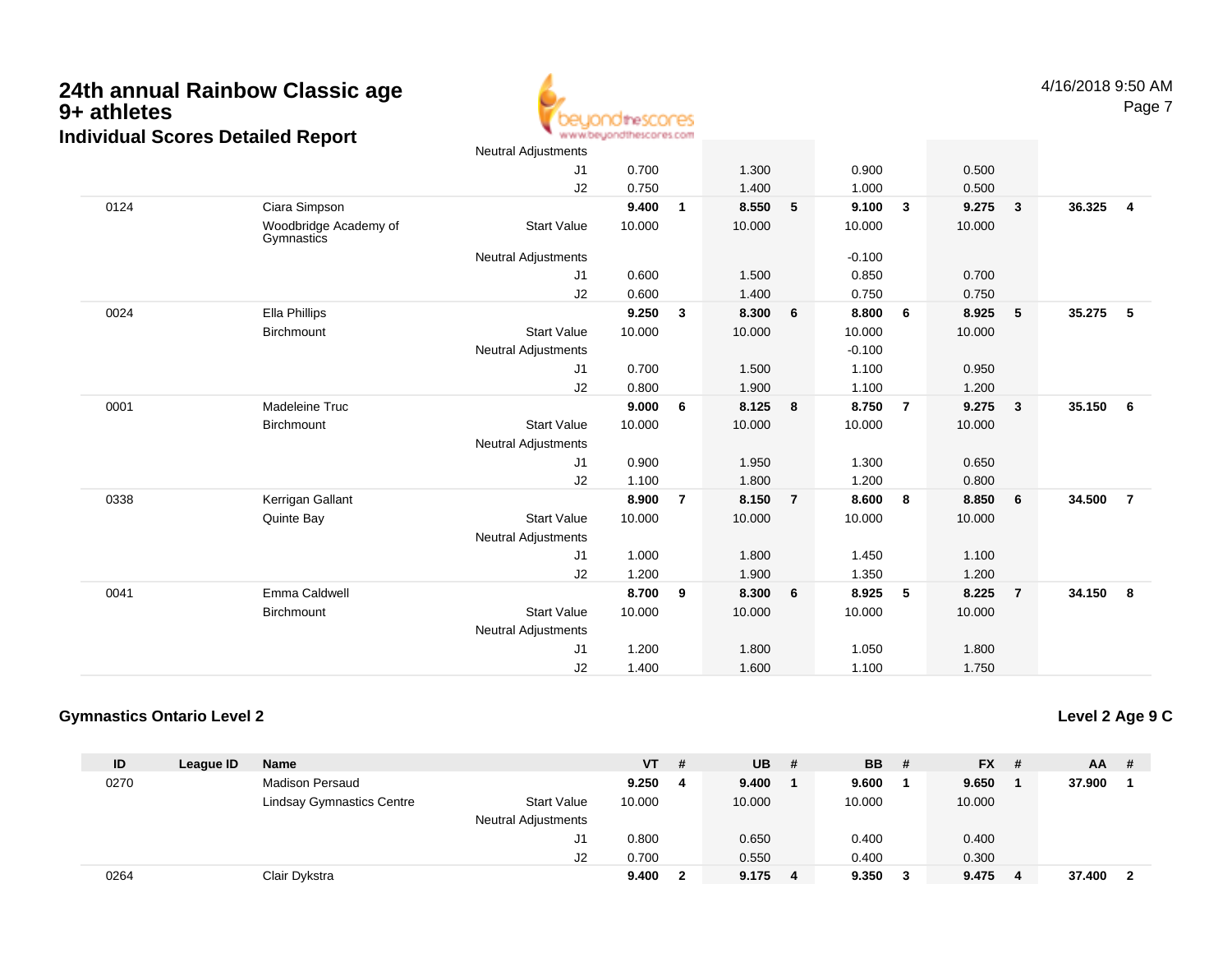## **24th annual Rainbow Classic age 9+ athletes**



4/16/2018 9:50 AMPage 8

|      | Individual Scores Detailed Report   | www.beyondthescores.com    |        |                         |        |                |          |              |        |                         |        |                         |
|------|-------------------------------------|----------------------------|--------|-------------------------|--------|----------------|----------|--------------|--------|-------------------------|--------|-------------------------|
|      | Lindsay Gymnastics Centre           | <b>Start Value</b>         | 10.000 |                         | 10.000 |                | 10.000   |              | 10.000 |                         |        |                         |
|      |                                     | <b>Neutral Adjustments</b> |        |                         |        |                | $-0.100$ |              |        |                         |        |                         |
|      |                                     | J <sub>1</sub>             | 0.500  |                         | 0.950  |                | 0.550    |              | 0.500  |                         |        |                         |
|      |                                     | J2                         | 0.700  |                         | 0.700  |                | 0.550    |              | 0.550  |                         |        |                         |
| 0010 | Sydney Lee                          |                            | 9.200  | 5                       | 9.025  | 6              | 9.400    | $\mathbf{2}$ | 9.525  | $\overline{\mathbf{2}}$ | 37.150 | $\mathbf{3}$            |
|      | Birchmount                          | <b>Start Value</b>         | 10.000 |                         | 10.000 |                | 10.000   |              | 10.000 |                         |        |                         |
|      |                                     | <b>Neutral Adjustments</b> |        |                         |        |                | $-0.100$ |              |        |                         |        |                         |
|      |                                     | J1                         | 0.800  |                         | 1.000  |                | 0.550    |              | 0.550  |                         |        |                         |
|      |                                     | J2                         | 0.800  |                         | 0.950  |                | 0.450    |              | 0.400  |                         |        |                         |
| 0089 | Jezaiah Fe Shamoon                  |                            | 9.100  | 6                       | 9.100  | 5              | 9.200    | 4            | 9.300  | 6                       | 36.700 | $\overline{\mathbf{4}}$ |
|      | Woodbridge Academy of<br>Gymnastics | <b>Start Value</b>         | 10.000 |                         | 10.000 |                | 10.000   |              | 10.000 |                         |        |                         |
|      |                                     | <b>Neutral Adjustments</b> |        |                         |        |                | $-0.100$ |              |        |                         |        |                         |
|      |                                     | J1                         | 0.950  |                         | 1.000  |                | 0.700    |              | 0.800  |                         |        |                         |
|      |                                     | J2                         | 0.850  |                         | 0.800  |                | 0.700    |              | 0.600  |                         |        |                         |
| 0254 | Caileigh Burn                       |                            | 9.075  | $\overline{7}$          | 9.200  | 3              | 8.850    | 8            | 9.475  | $\overline{4}$          | 36.600 | 5                       |
|      | <b>Lindsay Gymnastics Centre</b>    | <b>Start Value</b>         | 10.000 |                         | 10.000 |                | 10.000   |              | 10.000 |                         |        |                         |
|      |                                     | <b>Neutral Adjustments</b> |        |                         |        |                | $-0.100$ |              |        |                         |        |                         |
|      |                                     | J1                         | 0.850  |                         | 0.850  |                | 1.150    |              | 0.550  |                         |        |                         |
|      |                                     | J2                         | 1.000  |                         | 0.750  |                | 0.950    |              | 0.500  |                         |        |                         |
| 0058 | Leah Tasker                         |                            | 8.750  | 8                       | 9.225  | $\mathbf{2}$   | 8.950    | 6            | 9.475  | $\overline{\mathbf{4}}$ | 36.400 | 6                       |
|      | Pickering Athletic Centre           | <b>Start Value</b>         | 10.000 |                         | 10.000 |                | 10.000   |              | 10.000 |                         |        |                         |
|      |                                     | <b>Neutral Adjustments</b> |        |                         |        |                | $-0.100$ |              |        |                         |        |                         |
|      |                                     | J1                         | 1.200  |                         | 0.650  |                | 1.000    |              | 0.500  |                         |        |                         |
|      |                                     | J2                         | 1.300  |                         | 0.900  |                | 0.900    |              | 0.550  |                         |        |                         |
| 0111 | Sarina Sevazlian                    |                            | 9.450  | $\overline{\mathbf{1}}$ | 8.400  | $\overline{7}$ | 9.000    | 5            | 9.500  | $\mathbf{3}$            | 36.350 | $\overline{7}$          |
|      | Woodbridge Academy of<br>Gymnastics | <b>Start Value</b>         | 10.000 |                         | 10.000 |                | 10.000   |              | 10.000 |                         |        |                         |
|      |                                     | <b>Neutral Adjustments</b> |        |                         |        |                | $-0.100$ |              |        |                         |        |                         |
|      |                                     | J1                         | 0.500  |                         | 1.600  |                | 1.000    |              | 0.400  |                         |        |                         |
|      |                                     | J2                         | 0.600  |                         | 1.600  |                | 0.800    |              | 0.600  |                         |        |                         |
| 0092 | Jenna Chambers                      |                            | 9.300  | $\boldsymbol{3}$        | 8.300  | 8              | 9.000    | 5            | 9.400  | 5                       | 36.000 | 8                       |
|      | Woodbridge Academy of<br>Gymnastics | <b>Start Value</b>         | 10.000 |                         | 10.000 |                | 10.000   |              | 10.000 |                         |        |                         |
|      |                                     | <b>Neutral Adjustments</b> |        |                         |        |                | $-0.100$ |              |        |                         |        |                         |
|      |                                     | J1                         | 0.700  |                         | 1.800  |                | 1.000    |              | 0.500  |                         |        |                         |
|      |                                     | J2                         | 0.700  |                         | 1.600  |                | 0.800    |              | 0.700  |                         |        |                         |
| 0324 | Caitlin Boucher                     |                            | 8.700  | 9                       | 7.750  | 9              | 8.900    | 7            | 8.800  | 7                       | 34.150 | 9                       |
|      | Quinte Bay                          | <b>Start Value</b>         | 10.000 |                         | 10.000 |                | 10.000   |              | 10.000 |                         |        |                         |
|      |                                     | <b>Neutral Adjustments</b> |        |                         |        |                | $-0.100$ |              |        |                         |        |                         |
|      |                                     | J1                         | 1.300  |                         | 2.200  |                | 1.000    |              | 1.100  |                         |        |                         |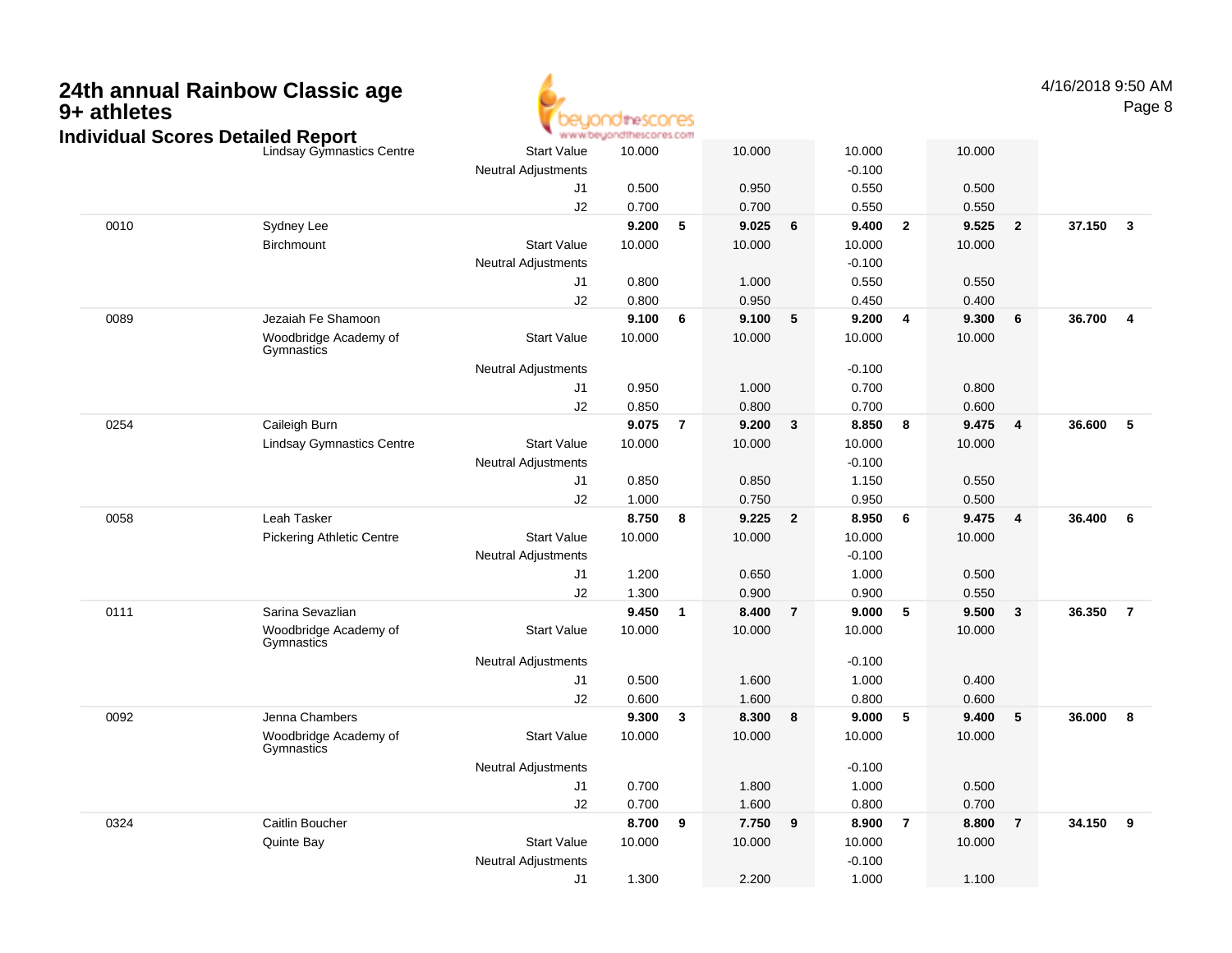

4/16/2018 9:50 AMPage 9

## **Level 2 Age 10 B**

#### **Gymnastics Ontario Level 2**

| ID   | <b>League ID</b> | <b>Name</b>               |                            | <b>VT</b> | #              | <b>UB</b> | #                       | <b>BB</b> | #                       | <b>FX</b> | #              | <b>AA</b> | #              |
|------|------------------|---------------------------|----------------------------|-----------|----------------|-----------|-------------------------|-----------|-------------------------|-----------|----------------|-----------|----------------|
| 0234 |                  | Emilia Girard             |                            | 9.500     | $\mathbf{1}$   | 8.875     | $\overline{2}$          | 9.000     | $\mathbf{1}$            | 9.475     | $\mathbf{1}$   | 36.850    | $\overline{1}$ |
|      |                  | Kawartha Gymnastics       | <b>Start Value</b>         | 10.000    |                | 10.000    |                         | 10.000    |                         | 10.000    |                |           |                |
|      |                  |                           | <b>Neutral Adjustments</b> |           |                |           |                         | $-0.100$  |                         |           |                |           |                |
|      |                  |                           | J1                         | 0.500     |                | 1.100     |                         | 0.900     |                         | 0.500     |                |           |                |
|      |                  |                           | J2                         | 0.500     |                | 1.150     |                         | 0.900     |                         | 0.550     |                |           |                |
| 0298 |                  | Kira Beards               |                            | 9.500     | $\mathbf{1}$   | 9.100     | $\overline{1}$          | 8.550     | 5                       | 9.225     | $\sqrt{5}$     | 36.375    | $\overline{2}$ |
|      |                  | Cayuga Gymnastics Club    | <b>Start Value</b>         | 10.000    |                | 10.000    |                         | 10.000    |                         | 10.000    |                |           |                |
|      |                  |                           | <b>Neutral Adjustments</b> |           |                |           |                         |           |                         |           |                |           |                |
|      |                  |                           | J1                         | 0.500     |                | 0.800     |                         | 1.550     |                         | 0.800     |                |           |                |
|      |                  |                           | J2                         | 0.500     |                | 1.000     |                         | 1.350     |                         | 0.750     |                |           |                |
| 0299 |                  | <b>Heather Beards</b>     |                            | 9.300     | $\overline{2}$ | 8.625     | $\overline{4}$          | 8.800     | $\overline{4}$          | 9.300     | $\mathbf{3}$   | 36.025    | $\mathbf{3}$   |
|      |                  | Cayuga Gymnastics Club    | <b>Start Value</b>         | 10.000    |                | 10.000    |                         | 10.000    |                         | 10.000    |                |           |                |
|      |                  |                           | <b>Neutral Adjustments</b> |           |                |           |                         | $-0.100$  |                         |           |                |           |                |
|      |                  |                           | J1                         | 0.650     |                | 1.450     |                         | 1.150     |                         | 0.650     |                |           |                |
|      |                  |                           | J2                         | 0.750     |                | 1.300     |                         | 1.050     |                         | 0.750     |                |           |                |
| 0002 |                  | Isabella Martinez Aguilar |                            | 8.975     | 4              | 8.800     | $\overline{\mathbf{3}}$ | 8.850     | $\overline{2}$          | 9.150     | 6              | 35.775    | $\overline{4}$ |
|      |                  | <b>Birchmount</b>         | <b>Start Value</b>         | 10.000    |                | 10.000    |                         | 10.000    |                         | 10.000    |                |           |                |
|      |                  |                           | <b>Neutral Adjustments</b> |           |                |           |                         | $-0.100$  |                         |           |                |           |                |
|      |                  |                           | J1                         | 1.000     |                | 1.300     |                         | 1.100     |                         | 0.750     |                |           |                |
|      |                  |                           | J2                         | 1.050     |                | 1.100     |                         | 1.000     |                         | 0.950     |                |           |                |
| 0015 |                  | Antonia Cheron            |                            | 9.200     | 3              | 8.100     | $\overline{7}$          | 9.000     | $\mathbf{1}$            | 9.250     | 4              | 35.550    | 5              |
|      |                  | Birchmount                | <b>Start Value</b>         | 10.000    |                | 10.000    |                         | 10.000    |                         | 10.000    |                |           |                |
|      |                  |                           | <b>Neutral Adjustments</b> |           |                |           |                         |           |                         |           |                |           |                |
|      |                  |                           | J1                         | 0.700     |                | 1.900     |                         | 0.900     |                         | 0.900     |                |           |                |
|      |                  |                           | J2                         | 0.900     |                | 1.900     |                         | 1.100     |                         | 0.600     |                |           |                |
| 0308 |                  | Reagan Hunt               |                            | 8.800     | 5              | 8.550     | 5                       | 8.825     | $\overline{\mathbf{3}}$ | 9.325     | $\overline{2}$ | 35.500    | - 6            |
|      |                  | Cayuga Gymnastics Club    | <b>Start Value</b>         | 10.000    |                | 10.000    |                         | 10.000    |                         | 10.000    |                |           |                |
|      |                  |                           | <b>Neutral Adjustments</b> |           |                |           |                         | $-0.100$  |                         |           |                |           |                |
|      |                  |                           | J1                         | 1.300     |                | 1.500     |                         | 1.150     |                         | 0.750     |                |           |                |
|      |                  |                           | J2                         | 1.100     |                | 1.400     |                         | 1.000     |                         | 0.600     |                |           |                |
| 0023 |                  | Thea Yeung                |                            | 8.250     | 6              | 8.450     | 6                       | 8.450     | 6                       | 8.600     | 8              | 33.750    | $\overline{7}$ |
|      |                  | <b>Birchmount</b>         | <b>Start Value</b>         | 10.000    |                | 10.000    |                         | 10.000    |                         | 10.000    |                |           |                |
|      |                  |                           | <b>Neutral Adjustments</b> |           |                |           |                         | $-0.100$  |                         |           |                |           |                |
|      |                  |                           | J <sub>1</sub>             | 1.800     |                | 1.600     |                         | 1.550     |                         | 1.500     |                |           |                |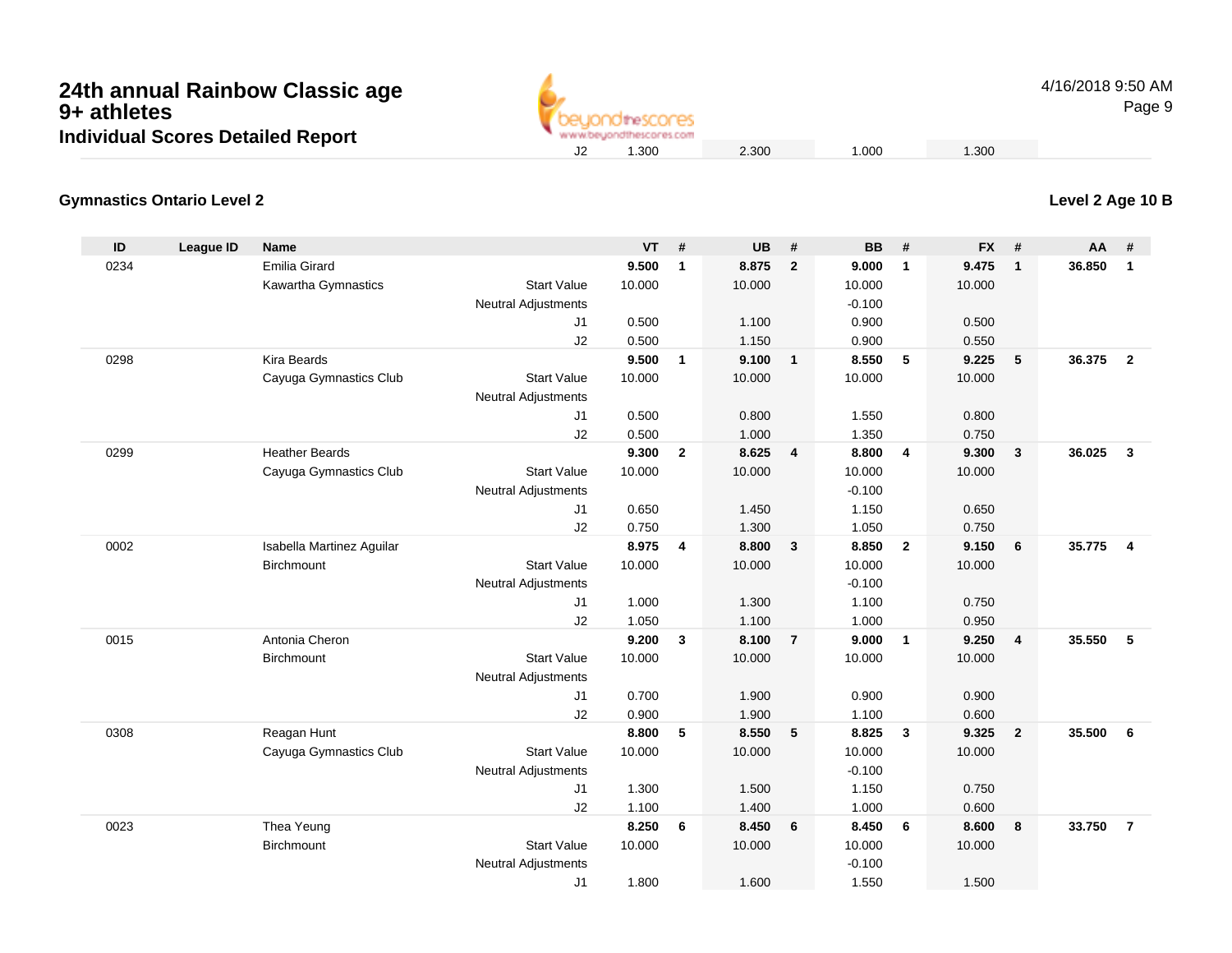

### 4/16/2018 9:50 AM

Page 10

| ingividual Scores Detalled Report |                        |                            | ALAM AN' DISAPPLINE SO IL MESC'OL ISLE COLLE |             |          |        |        |  |  |
|-----------------------------------|------------------------|----------------------------|----------------------------------------------|-------------|----------|--------|--------|--|--|
|                                   |                        | J2                         | 1.700                                        | 1.500       | 1.350    | 1.300  |        |  |  |
| 0302                              | Noa McConachie         |                            | 8.975                                        | 7.650<br>-8 | 7.650    | 8.850  | 33.125 |  |  |
|                                   | Cayuga Gymnastics Club | <b>Start Value</b>         | 10.000                                       | 10.000      | 10.000   | 10.000 |        |  |  |
|                                   |                        | <b>Neutral Adjustments</b> |                                              |             | $-0.100$ |        |        |  |  |
|                                   |                        |                            | 0.950                                        | 2.200       | 2.200    | 1.100  |        |  |  |
|                                   |                        | J2                         | .100                                         | 2.500       | 2.300    | 1.200  |        |  |  |

#### **Gymnastics Ontario Level 2**

**ID League ID Name VT # UB # BB # FX # AA #** 0258 Emily Rowe **9.300 <sup>1</sup> 9.200 <sup>1</sup> 9.225 <sup>2</sup> 9.400 <sup>4</sup> 37.125 <sup>1</sup>** Lindsay Gymnastics Centre Start Value 10.000 10.000 10.000 10.000 Neutral Adjustments $-0.100$ 0.650 J1 0.700 0.800 0.650 0.550 J2 0.700 0.800 0.700 0.650 0139 Hillary Dennis-Turner **9.250 <sup>2</sup> 9.050 <sup>2</sup> 9.250 <sup>1</sup> 9.500 <sup>2</sup> 37.050 <sup>2</sup>** University of Toronto Start Value 10.000 10.000 10.000 10.000 Neutral Adjustments J1 0.800 1.000 0.650 0.600 J2 0.700 0.900 0.850 0.400 0121 Vania Fantauzzi **9.250 <sup>2</sup> 9.050 <sup>2</sup> 8.850 <sup>5</sup> 9.450 <sup>3</sup> 36.600 <sup>3</sup>** Woodbridge Academy of**Gymnastics** Start Valuee 10.000 10.000 10.000 10.000 Neutral Adjustments $-0.100$ 1.000 J1 0.650 1.000 1.000 0.450 J2 0.850 0.900 1.100 0.650 0304 Lexi Hall **9.300 <sup>1</sup> 9.200 <sup>1</sup> 8.175 <sup>7</sup> 9.625 <sup>1</sup> 36.300 <sup>4</sup>** Cayuga Gymnastics Club Start Value 10.000 10.000 10.000 10.000 Neutral Adjustments $-0.100$ 1.700 J1 0.600 0.700 1.700 0.350 J2 0.800 0.900 1.750 0.400 0239 Evy Jackson **8.725 <sup>5</sup> 8.750 <sup>3</sup> 9.100 <sup>3</sup> 9.500 <sup>2</sup> 36.075 <sup>5</sup>** Kawartha Gymnastics Start Valuee 10.000 10.000 10.000 10.000 Neutral Adjustments J1 1.300 1.200 0.900 0.500 J2 1.250 1.300 0.900 0.500 0328 Ellen Gabourie **9.100 <sup>3</sup> 8.500 <sup>4</sup> 8.900 <sup>4</sup> 9.375 <sup>5</sup> 35.875 <sup>6</sup>** Quinte Bay Start Valuee 10.000 10.000 10.000 10.000 Neutral Adjustments

**Level 2 Age 10 C**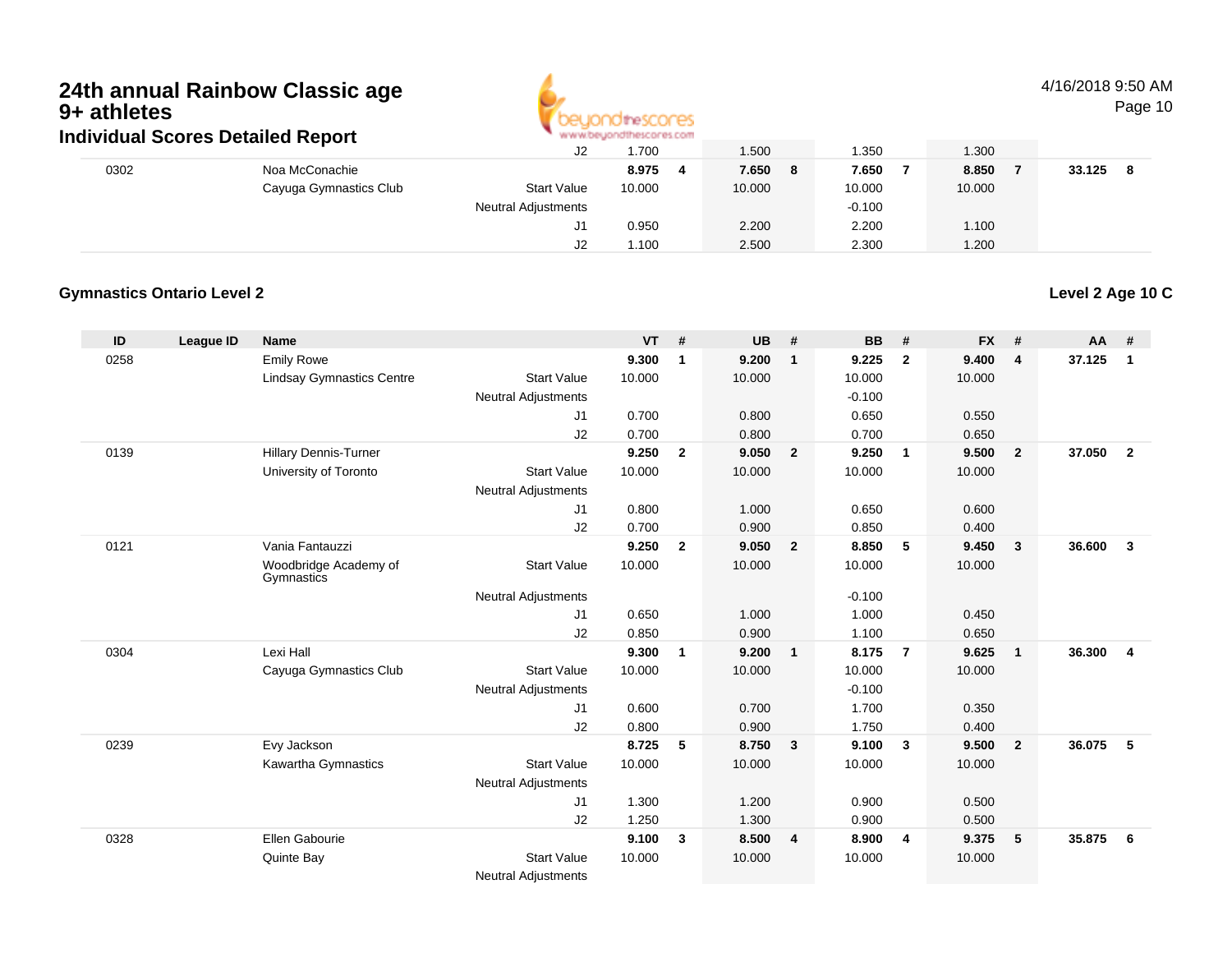

4/16/2018 9:50 AM

Page 11

| idividual Scores Detailed Report |                        | <b>M.M.MCAMANI INTERNATI ILIYOTTI</b> |         |   |         |  |          |                |        |     |        |    |
|----------------------------------|------------------------|---------------------------------------|---------|---|---------|--|----------|----------------|--------|-----|--------|----|
|                                  |                        | J1                                    | 0.800   |   | 1.500   |  | 1.100    |                | 0.550  |     |        |    |
|                                  |                        | J2                                    | 1.000   |   | 1.500   |  | 1.100    |                | 0.700  |     |        |    |
| 0029                             | Megan Hepditch         |                                       | 9.025   | 4 | 7.800 5 |  | 8.175    | $\overline{7}$ | 9.150  | - 6 | 34.150 | 7  |
|                                  | Birchmount             | <b>Start Value</b>                    | 10.000  |   | 10.000  |  | 10.000   |                | 10.000 |     |        |    |
|                                  |                        | <b>Neutral Adjustments</b>            |         |   |         |  | $-0.100$ |                |        |     |        |    |
|                                  |                        | J1                                    | 0.900   |   | 2.300   |  | 1.800    |                | 0.850  |     |        |    |
|                                  |                        | J2                                    | 1.050   |   | 2.100   |  | 1.650    |                | 0.850  |     |        |    |
| 0301                             | Ella Byrne             |                                       | 8.725 5 |   | 7.050 6 |  | 8.750 6  |                | 8.750  | - 7 | 33.275 | -8 |
|                                  | Cayuga Gymnastics Club | <b>Start Value</b>                    | 10.000  |   | 10.000  |  | 10.000   |                | 10.000 |     |        |    |
|                                  |                        | <b>Neutral Adjustments</b>            |         |   |         |  | $-0.100$ |                |        |     |        |    |
|                                  |                        | J1                                    | 1.250   |   | 3.000   |  | 1.150    |                | 1.250  |     |        |    |
|                                  |                        | J2                                    | 1.300   |   | 2.900   |  | 1.150    |                | 1.250  |     |        |    |

### **Gymnastics Ontario Level 2**

**Level 2 Age 11 B**

| ID   | League ID | <b>Name</b>                         |                     | <b>VT</b> | #            | <b>UB</b> | #                       | <b>BB</b> | #                       | <b>FX</b> | #            | $AA$ # |              |
|------|-----------|-------------------------------------|---------------------|-----------|--------------|-----------|-------------------------|-----------|-------------------------|-----------|--------------|--------|--------------|
| 0054 |           | Egypt Morgan                        |                     | 9.350     | $\mathbf{2}$ | 9.400     | $\overline{\mathbf{1}}$ | 9.350     | $\mathbf{1}$            | 9.650     | $\mathbf{2}$ | 37.750 | 1            |
|      |           | <b>Pickering Athletic Centre</b>    | <b>Start Value</b>  | 10.000    |              | 10.000    |                         | 10.000    |                         | 10.000    |              |        |              |
|      |           |                                     | Neutral Adjustments |           |              |           |                         | $-0.300$  |                         |           |              |        |              |
|      |           |                                     | J <sub>1</sub>      | 0.600     |              | 0.550     |                         | 0.300     |                         | 0.300     |              |        |              |
|      |           |                                     | J2                  | 0.700     |              | 0.650     |                         | 0.400     |                         | 0.400     |              |        |              |
| 0224 |           | Payge Creasy                        |                     | 9.450     | 1            | 9.375     | $\overline{\mathbf{2}}$ | 9.150     | $\overline{\mathbf{2}}$ | 9.550     | 5            | 37.525 | $\mathbf{2}$ |
|      |           | Kawartha Gymnastics                 | <b>Start Value</b>  | 10.000    |              | 10.000    |                         | 10.000    |                         | 10.000    |              |        |              |
|      |           |                                     | Neutral Adjustments |           |              |           |                         | $-0.100$  |                         |           |              |        |              |
|      |           |                                     | J1                  | 0.500     |              | 0.700     |                         | 0.750     |                         | 0.400     |              |        |              |
|      |           |                                     | J <sub>2</sub>      | 0.600     |              | 0.550     |                         | 0.750     |                         | 0.500     |              |        |              |
| 0113 |           | Alessia Guido                       |                     | 9.250     | 3            | 9.025     | $\overline{\mathbf{3}}$ | 9.150     | $\overline{\mathbf{2}}$ | 9.675     | $\mathbf{1}$ | 37.100 | $\mathbf{3}$ |
|      |           | Woodbridge Academy of<br>Gymnastics | <b>Start Value</b>  | 10.000    |              | 10.000    |                         | 10.000    |                         | 10.000    |              |        |              |
|      |           |                                     | Neutral Adjustments |           |              |           |                         | $-0.100$  |                         |           |              |        |              |
|      |           |                                     | J1                  | 0.650     |              | 0.950     |                         | 0.750     |                         | 0.300     |              |        |              |
|      |           |                                     | J <sub>2</sub>      | 0.850     |              | 1.000     |                         | 0.750     |                         | 0.350     |              |        |              |
| 0125 |           | Melissa Santos                      |                     | 9.450     | 1            | 9.000     | $\overline{4}$          | 9.075     | $\overline{4}$          | 9.575     | 4            | 37.100 | 3            |
|      |           | Woodbridge Academy of<br>Gymnastics | <b>Start Value</b>  | 10.000    |              | 10.000    |                         | 10.000    |                         | 10.000    |              |        |              |
|      |           |                                     | Neutral Adjustments |           |              |           |                         | $-0.100$  |                         |           |              |        |              |
|      |           |                                     | J1                  | 0.500     |              | 1.100     |                         | 0.850     |                         | 0.400     |              |        |              |
|      |           |                                     | J2                  | 0.600     |              | 0.900     |                         | 0.800     |                         | 0.450     |              |        |              |
| 0236 |           | Tia Auchterlonie                    |                     | 9.125     | 4            | 8.875     | - 6                     | 9.100     | -3                      | 9.600     | 3            | 36.700 | 4            |
|      |           | Kawartha Gymnastics                 | <b>Start Value</b>  | 10.000    |              | 10.000    |                         | 10.000    |                         | 10.000    |              |        |              |